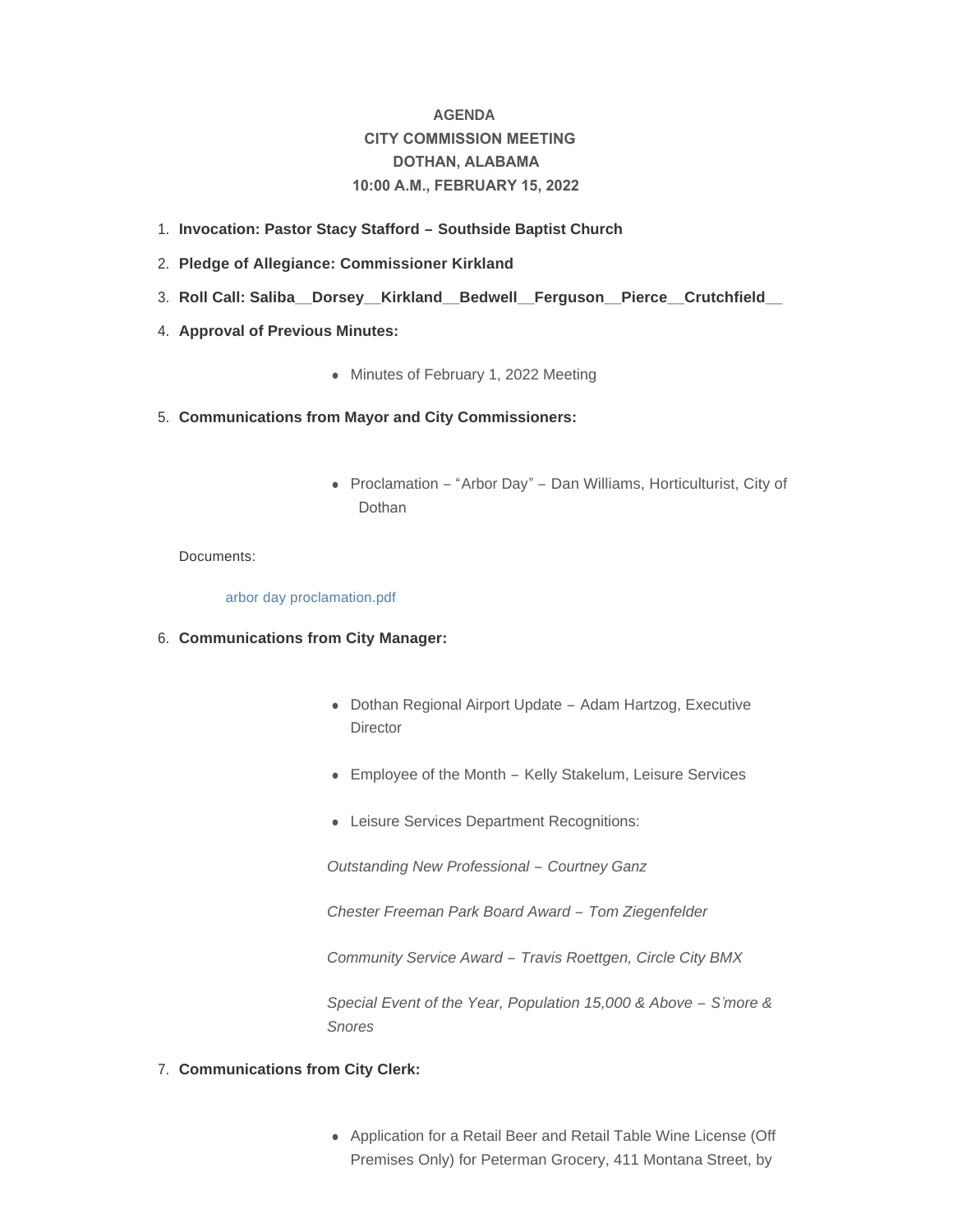Diane Peterman

- Application for a Restaurant Retail Liquor License (On Premise) for Dickey's Barbecue Pit, 3835 West Main Street, Suite 5, by Gregory Smith
- Application for a Restaurant Retail Liquor License (On Premise) for Mikata Japanese Steak House, 4600 Montgomery Highway, by Michi Kim
- Application for a Retail Beer and Retail Table Wine License (Off Premises Only) for Grocery Outlet 7701, 409 Columbia Highway, by Gregory Howell
- Application for a Retail Beer and Retail Table Wine License (Off Premises Only) for Grocery Outlet 7702, 2423 Montgomery Highway, by Gregory Howell
- Application for a Retail Beer and Retail Table Wine License (Off Premises Only) for Grocery Outlet 7703, 1919 South Oates Street, by Gregory Howell
- Application for a Retail Beer and Retail Table Wine License (Off Premises Only) for 3 Star Food Mart, 1023 South Oates Street, by Asimkhan Pathan

# Documents:

[peterman grocery alcohol license request.pdf](http://www.dothan.org/AgendaCenter/ViewFile/Item/7605?fileID=11937) [dickeys barbecue alcohol license request.pdf](http://www.dothan.org/AgendaCenter/ViewFile/Item/7605?fileID=11938) [mikata steakhouse alcohol license request.pdf](http://www.dothan.org/AgendaCenter/ViewFile/Item/7605?fileID=11939) [grocery outlet 7701 alcohol license request.pdf](http://www.dothan.org/AgendaCenter/ViewFile/Item/7605?fileID=11940) [grocery outlet 7702 alcohol license request.pdf](http://www.dothan.org/AgendaCenter/ViewFile/Item/7605?fileID=11941) [grocery outlet 7703 alcohol license request.pdf](http://www.dothan.org/AgendaCenter/ViewFile/Item/7605?fileID=11942) [3 star food mart alcohol license request.pdf](http://www.dothan.org/AgendaCenter/ViewFile/Item/7605?fileID=11943)

**Public Hearing regarding the rezoning of property owned by RJSW, LLC located in**  8. **the 600 Block of Taylor Road.**

(Reference Item 9.)

**Rezoning property owned by RJSW, LLC, located in the 600 Block of Taylor Road, from R-1 (Residential Single-Family, Low Density) District to R-A (Residential Multi-Family, High Density) District.** 9. Ord. No. Documents:

[rjsw llc 600 block taylor rd rezoning.pdf](http://www.dothan.org/AgendaCenter/ViewFile/Item/7588?fileID=11925)

**Amending Chapter 98, Traffic and Vehicles, Article VIII, Neighborhood Traffic Calming, of the Code of Ordinances of the City of Dothan to**  10. Ord. No.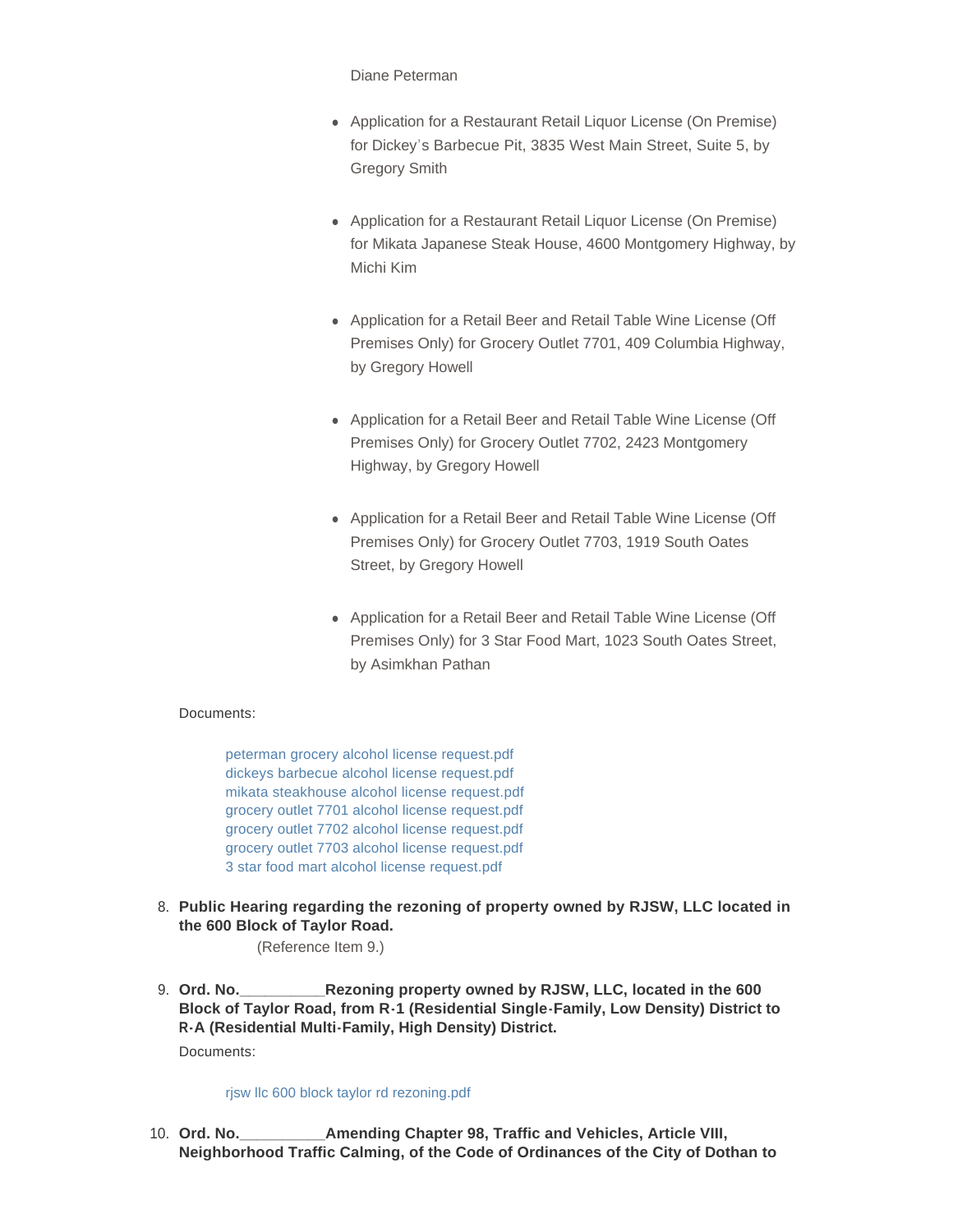**allow for greater flexibility in addressing speeding complaints.**

Documents:

## [amending neighborhood traffic calming ordinance.pdf](http://www.dothan.org/AgendaCenter/ViewFile/Item/7589?fileID=11926)

**Applying for and accepting grant funding in an amount up to \$20,000.00 from the State of Alabama Historical Commission for the purpose of updating existing design guidelines and agreeing to provide matching funds in an amount up to \$8,000.00.** 11. Res. No.

Documents:

### [state of al historical commission grant funding application.pdf](http://www.dothan.org/AgendaCenter/ViewFile/Item/7590?fileID=11927)

**Approving final quantities with Lewis, Inc. for the addition of a right turn lane on Westgate Parkway, which results in a cost increase of \$731.60, making the final adjusted contract price \$213,697.56.** 12. Res. No.

Documents:

[westgate pkwy right turn lane addition final quantities with lewis inc.pdf](http://www.dothan.org/AgendaCenter/ViewFile/Item/7591?fileID=11928)

**Recepting the proposal from Camel Consulting, LLC for a market research study at a cost not to exceed \$13,500.00 to determine the feasibility for a new YMCA in Dothan, and appropriating funds for said proposal.** 13. Res. No. Documents:

[ymca feasibility study with camel consulting llc.pdf](http://www.dothan.org/AgendaCenter/ViewFile/Item/7592?fileID=11929)

**Modifying the contract with Wyatt Sasser Construction for the Water World Renovations Phase II Project to include change orders resulting in a cost increase of \$66,835.00 for a total amended contract amount of \$2,626,835.00.** 14. Res. No. Documents:

#### [water world renovations phase ii project change orders.pdf](http://www.dothan.org/AgendaCenter/ViewFile/Item/7593?fileID=11930)

**Reserventing a grant award from the Summer 2022 Youth Ambassador Program's No Kid Hungry Campaign in the amount of \$6,600.00 to assist with expenses related to the food services program, and appropriating funds for said grant.** 15. Res. No.

Documents:

## [grant award no kid hungry campaign.pdf](http://www.dothan.org/AgendaCenter/ViewFile/Item/7594?fileID=11931)

**Entering into an agreement with the United States Department of Justice to accept funding in an amount not to exceed \$20,264.25 for reimbursement of overtime expenses for officers working Gulf Coast Regional Fugitive Task Force cases.** 16. Res. No.

Documents:

#### [us dept of justice reimbursement agreement.pdf](http://www.dothan.org/AgendaCenter/ViewFile/Item/7595?fileID=11932)

**Approving payment of invoices for the month of January, 2022 in the amount of \$13,633,759.97.** 17. Res. No.

Documents: